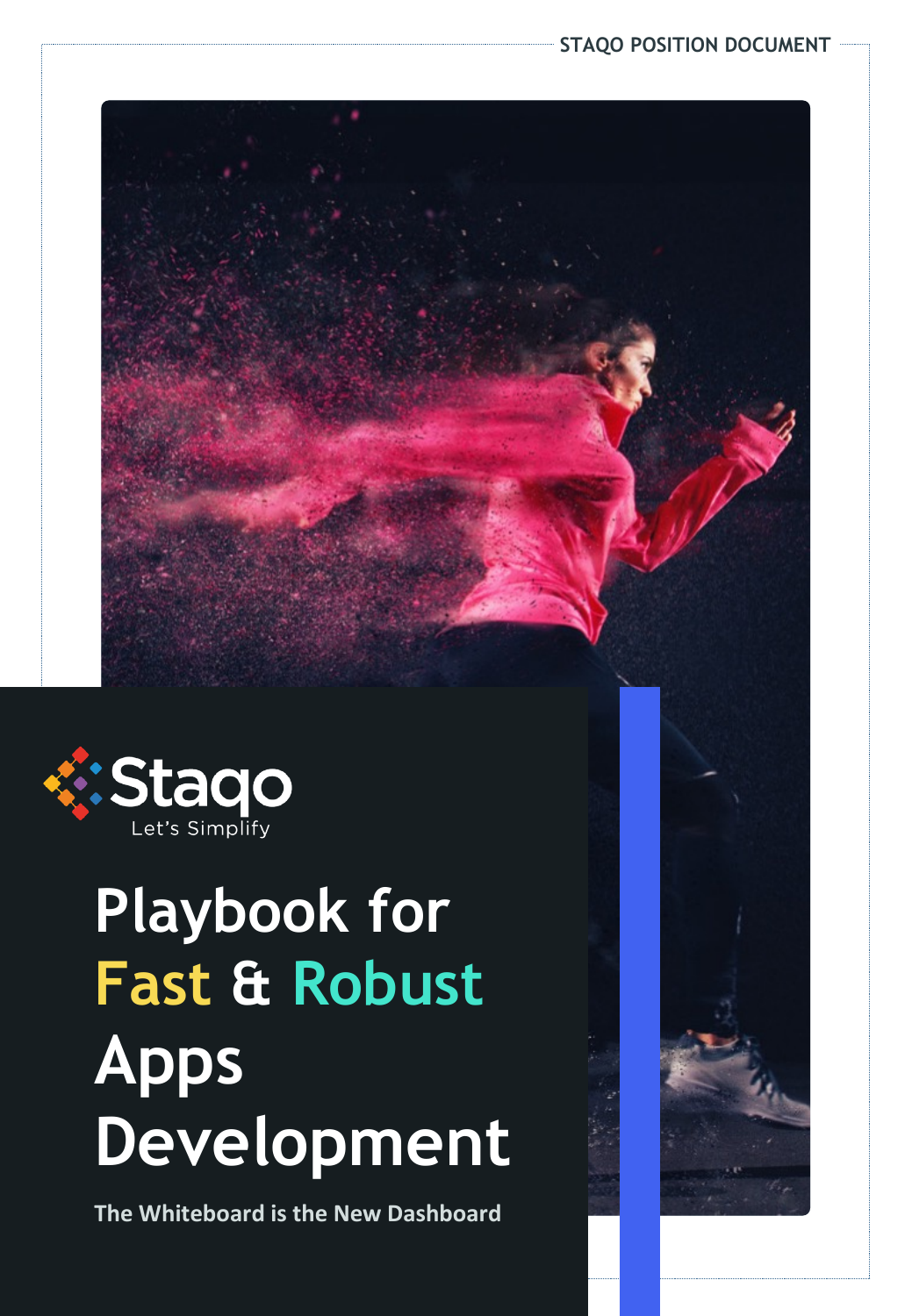## The difference between an enterprise that runs and the one that crawls is simple — **apps that work, and quickly so.**

In this position document, we cover:



## **Why Fast Apps Matter?**

It's a running joke in Staqo's teams that the projects that come to us – arrive as babies but start running like Olympic athletes even before they get out of the cradle. The secret lies in the no-nonsense, extremely rigorous, and lightning-fast approach we adopt towards every application project.

Staqo's DNA lies in the tenets of core team-user alignment, utmost clarity, transparency, modular development, swift stage-by-stage execution and continuous improvement. The result is spot-on, sturdy and responsive apps that are on your table much earlier than you would expect. And without compromising expectations, without risking time-creeps and without indulging in project-spill-overs.

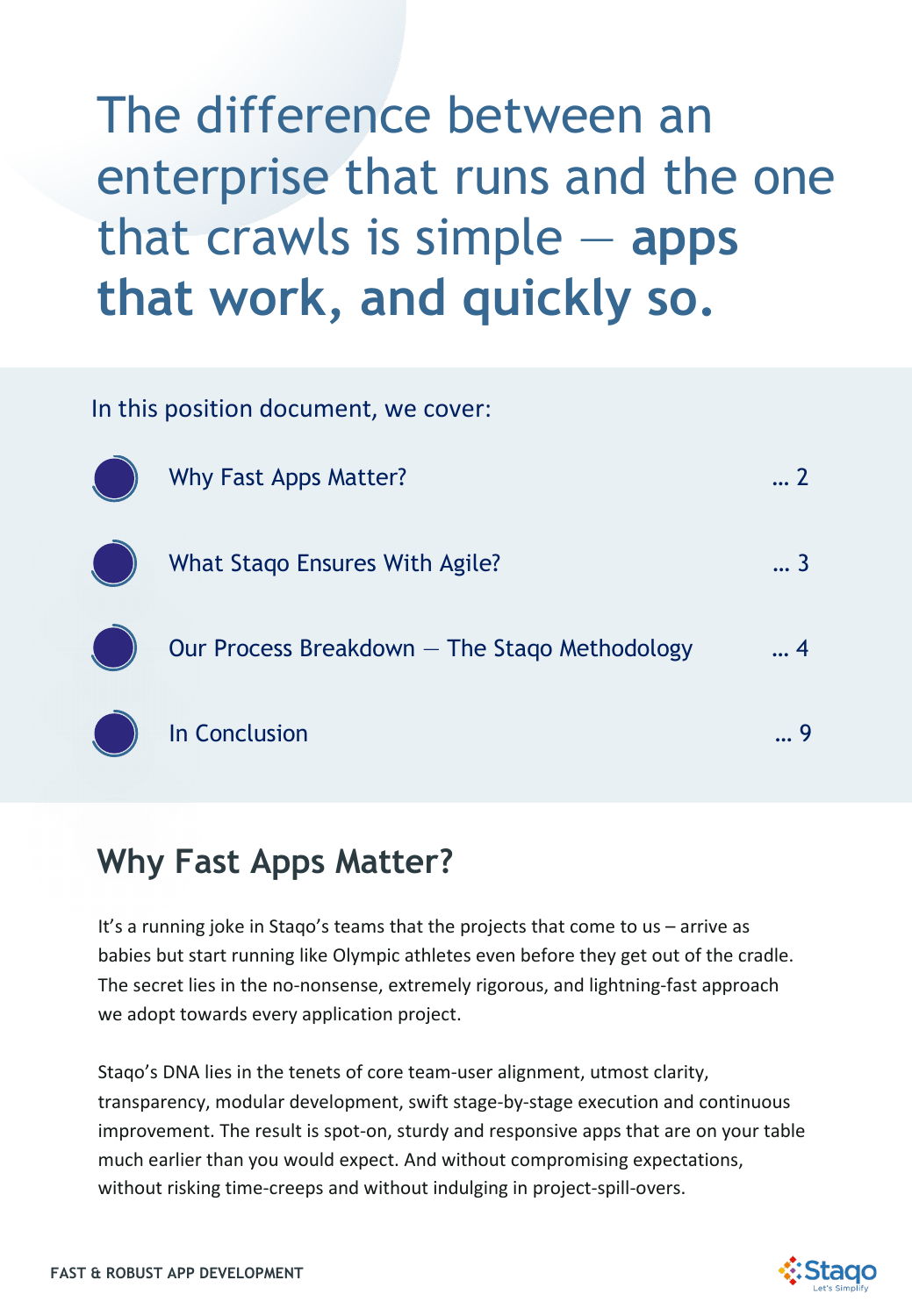**From Sprint to Sprint — Agile makes us leap.**

It is an approach that boils down to a competitive advantage for our clients. After all, the difference between an enterprise that runs and the one that crawls is simpleapps that work, and quickly so. We create apps that deliver performance without a lot of time spent waiting for them.

This helps our clients to attain customer-centricity, userintimacy, real context, actual relevance and a workable solution.

## **What Staqo Ensures With Agile?**

Our fundamental philosophy percolates every team and every function in the development scenario. Every person is well-versed in some salient underpinnings of our development approach.

- *Be on the same page* with the client and with each other. **1.**
- *Start Running from Day One.* **2.**
- *No room for confusion, bugs, poor quality or performance hiccups.* **3.**
- *Check well for even the smallest crack of failure* with continuous reviews, feedback loops and rigorous audits. **4.**

Besides that, we strongly believe the days where we needed to cook all dishes before putting them on the table in a seven-course meal, are long gone. It's an era of presenting every course one by one – so that a user's taste, comfort, feedback, nuances, expectations, functionality-level, maturity and experiential factors are suitably and timely integrated in the next course to follow.

At Staqo, our emphasis in on this agile approach of app development. We make apps that are always fluid, apps that are constantly evolving for the user, and apps that hit the ground running.

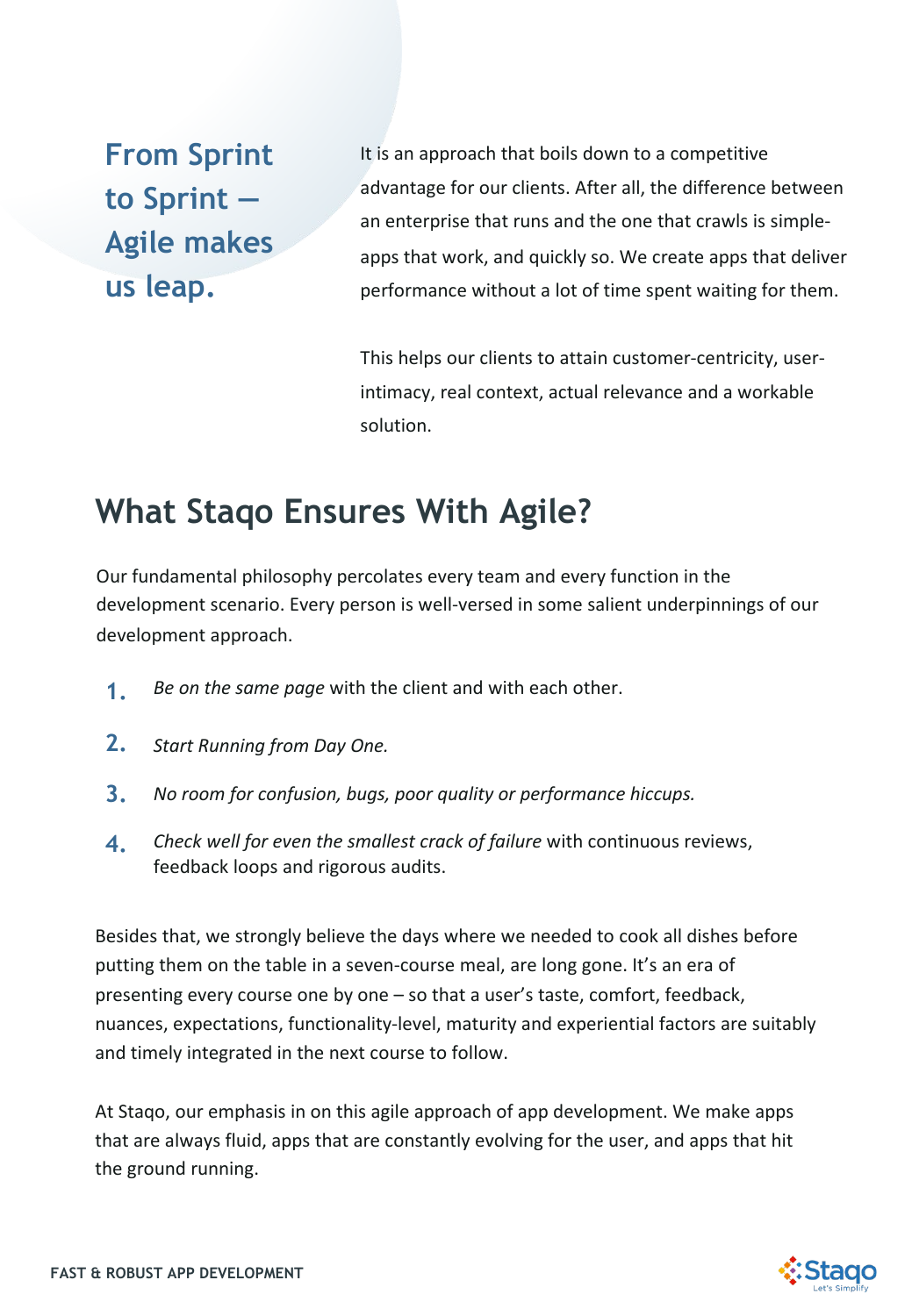### **Leave the Waterfall. Pick the Fountain.**

The idea behind this approach is to:

- **Avoid long gestation period** of app development with iterative, incremental and continuous development
- **Pre-empt any conflicts** between a user's actual needs and what an app ultimately turns into
- **Inject quality and testing** into every stage deeply in the process
- **Cut down on 'translation loss'** between users and developers. Also remove technical debt.
- **Deploy latest frameworks** like CI, CD, Containers, DevOps, AIOps, SecOps etc. in the development cycle
- **Shorten the distance** between UI-UX sampling and real functionality delivery
- **Avoid frustration and wastage** arising through long lead times, sloppy code, hidden bugs, poor QA, cancelled projects, etc.
- **Strengthen developers and testers** with a good grip on what is ultimately expected from the apps
- **Eliminate** inefficiencies, delays, misunderstandings, chaos, islands, friction and bugs from the overall cycle
- **Kill vapourware**. Create software that works from day 1
- **Create made-to-measure apps** that are always fresh, responsive, ready for the real world – apps that fit the user completely
- **Convert technical agility** into business agility

### **Why Agile Development Is The Right Way?**

- 86% of organisations use agile development for software development.
- Agile adoption within software dev teams, jumped from 37% in 2020 to 86% in 2021.
- Some 64% indicate that adoption of Agile accelerates software delivery and 47% note that it enhances team productivity.
- About 42% feel that Agile approach improves software quality and 41% say it strengthens delivery predictability, while 40% feel it makes project visibility better.
- 39% opine Agile brings down project risk, 24% feel it bolsters team discipline, 23% note it reduces project costs and 20% reckon it heightens software maintainability.

Source: The 15th State of Agile Report

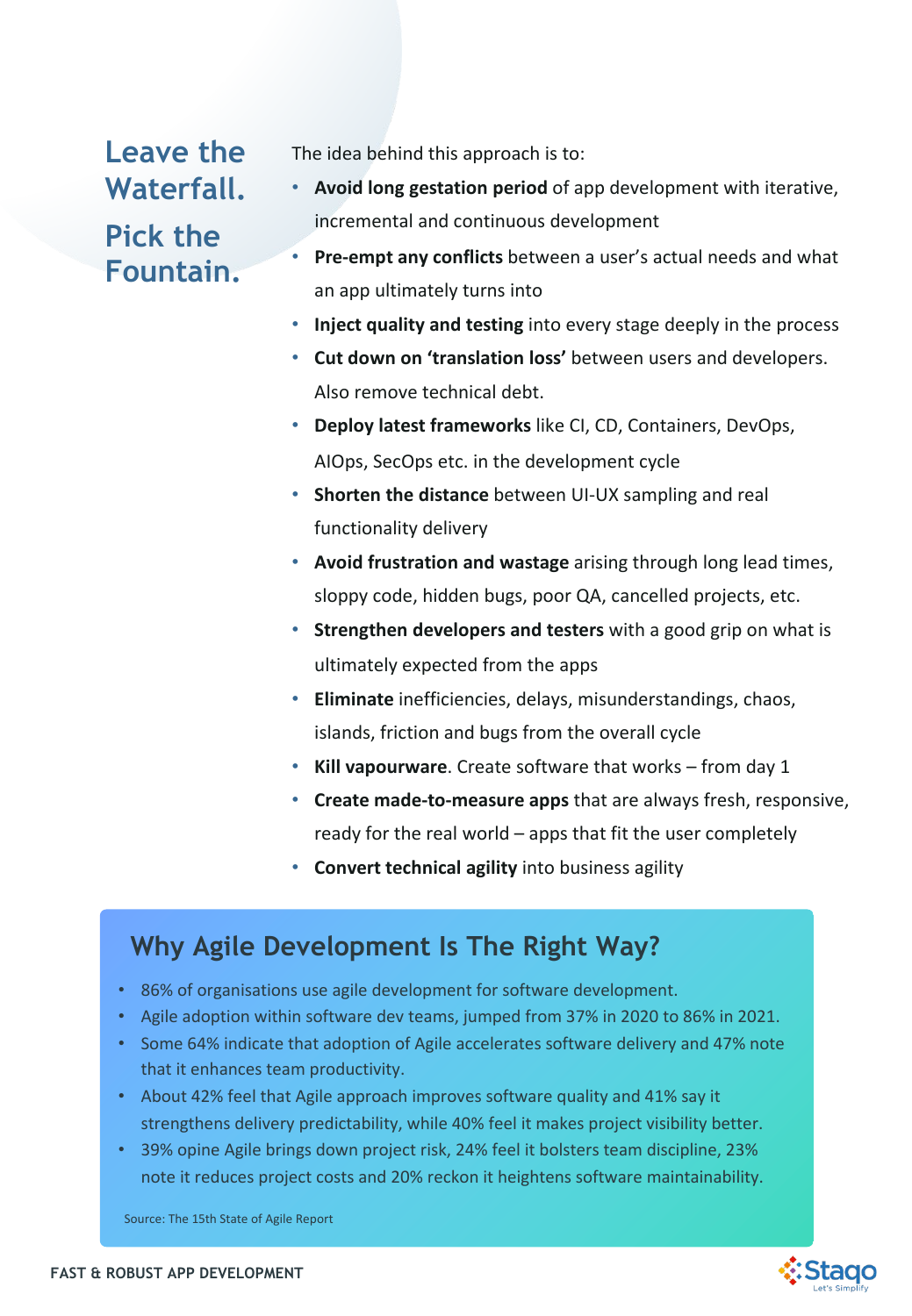## **Our Process Breakdown — The Staqo Methodology**

There is no secret sauce to how Staqo can create apps which are lightning-fast but also light-weight, in every project. It's all about fundamental factors that define our projects and equip them for fast and high-level outcomes:

**Set the foundation right, and everything will fall into its place.**

#### **Step 1: Kick-off With Clarity**

When a project arrives at our desk, Staqo's project leaders start the process by clearly outlining the overall scope and impact areas of the application. This is a process which involves the key stakeholders from Staqo's side, from the end user's side and from the client management's side. It brings them all to one core backbone – defining the functional and non-functional pillars well in advance.

**Assumptions are termites don't let them eat your application from inside.**

#### **Step 2: Documentation & Flow**

That's the Master Key for successful, and time-sharp, projects. Our teams lay down all the requirements, features, functionalities, deliverables, schedules, and expectations in a well-mapped document. This further strengthens clarity between what the user ultimately wants and what we would deliver. It's an important exercise for validation of requirements.

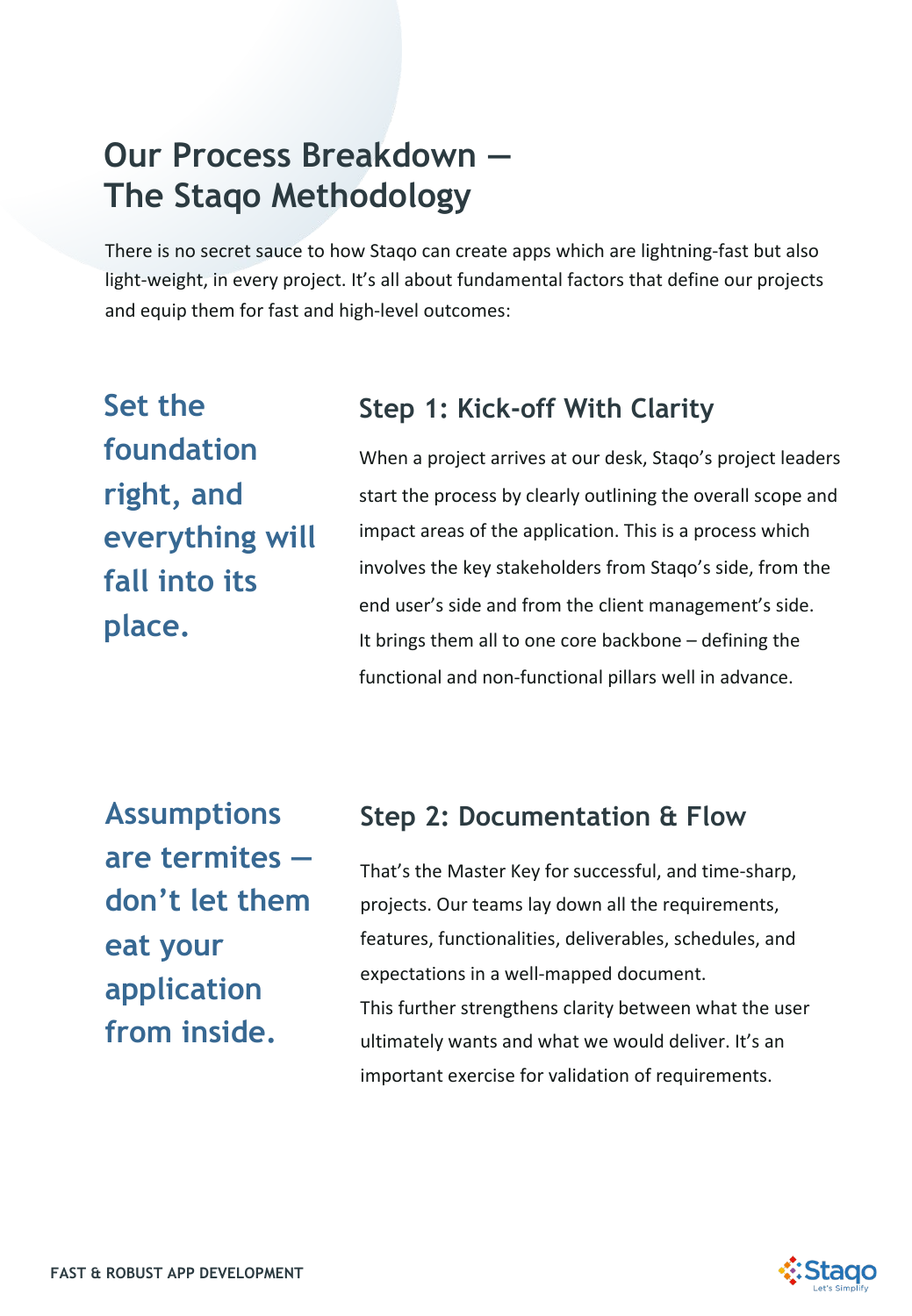**A raw, but, basic MVP with all must-have functionalities is better than a botched-up La-La Land.**

#### **Step 3: Design & Conceptual Preview**

Once the project is defined well, our developers, designers and quality experts get into action. Armed well with our building blocks and modular templates, they start the engines from day one and start developing initial modules like Admin flow, Home Page, Log-In set-up, Basic Layout, Main Menu and Navigation. This allows the client to get a taste of what the application would look and feel like in real world. Any corrections, feedback, suggestions, etc. can be incorporated in a timely, and seamless, way by the teams at Staqo.

The core aim is that the customer should get an immersive, and almost-complete, feel of the application-to-be. Plus, there should be no silos among developers, designers, testers, users and project leaders. Every brain working on this application should be on the same para, while being on the same page.



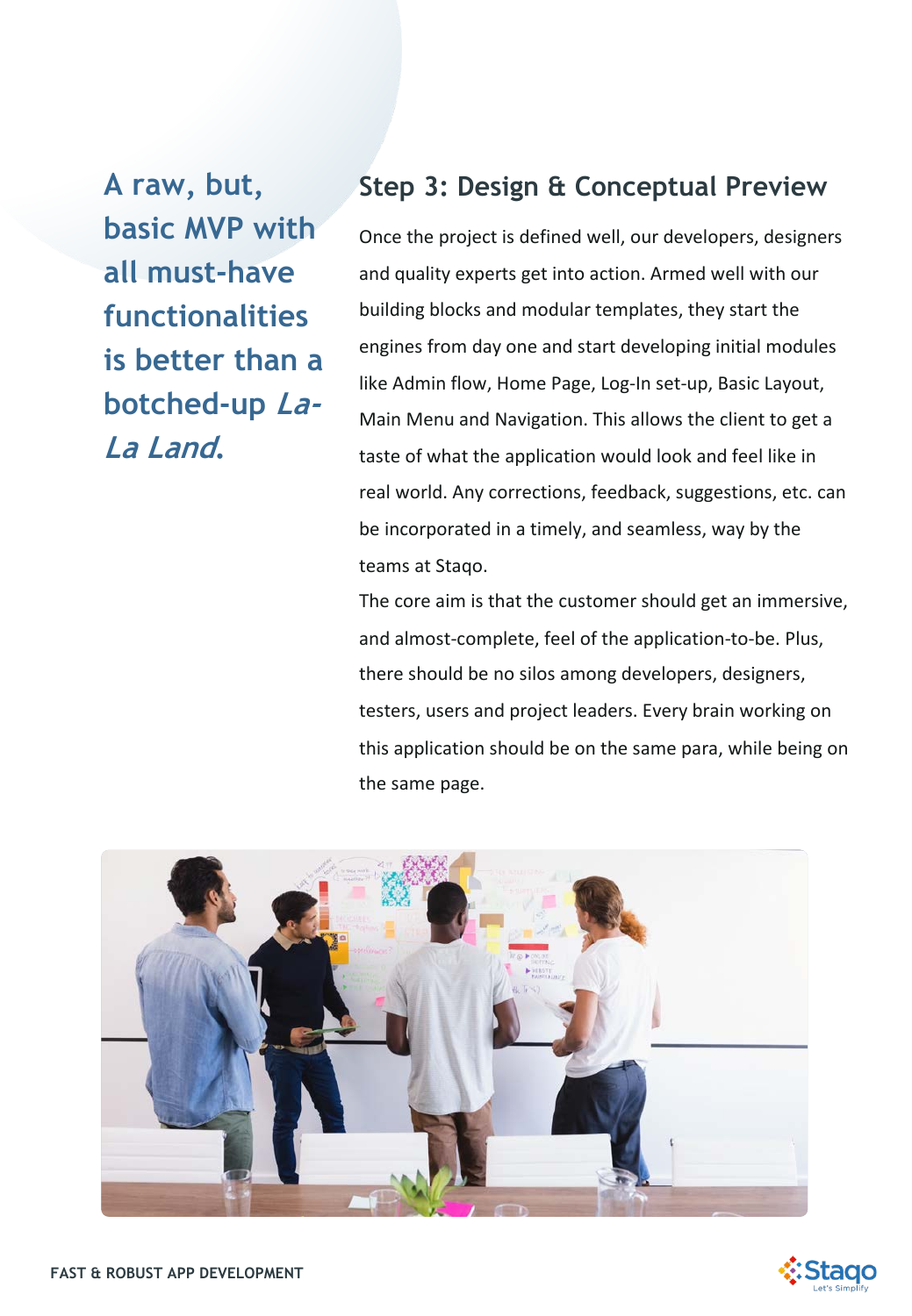**Check the tires before you switch on the engine. And, put the user in the driver's seat.**

#### **Step 4: UAT Milestone 1-to-n**

Each key aspect of the application is divided, and categorised, into a specific functionality – from front-end to back-end constituents, interfaces and modules. From here on, the teams deliver respective functionalities in parallel formats to the client with well-formed User Acceptance Testing pieces. All the necessary project architecture, configurations, maps and components have been built well at Staqo to accelerate this process. The teams hit the ground, running easily with various parts of the application. And as they do that, they take continuous feedback and assimilating various changes - on-the-fly.

This is where we check several angles from a practical lens:

- Dependencies
- Adjacencies
- Bottle-necks and Show-stoppers, if any
- Third party experience and feedback
- Risk assessment

We tinker every angle to check where, if at all, the functionalities-in-progress can fail. This leads to a thorough, objective, and ruthless external party evaluation as well.

Our UAT frameworks use a scenario-based approach. They accommodate ample space for not just the client, but its customers and users to test-drive the app in their own ways.

For instance, an e-commerce application can have various UAT scenarios – like shopping cart, payment gateway, customer support, personalisation algorithm and so on. All these UAT pieces can be tested in various milestones- for compatibility, quality, integration, regression, performance and other testing criteria.

And finally, with an end-to-end audit, the team makes sure that the application functionalities and parts are checked for security, quality, UI, random issues and actionable elements.

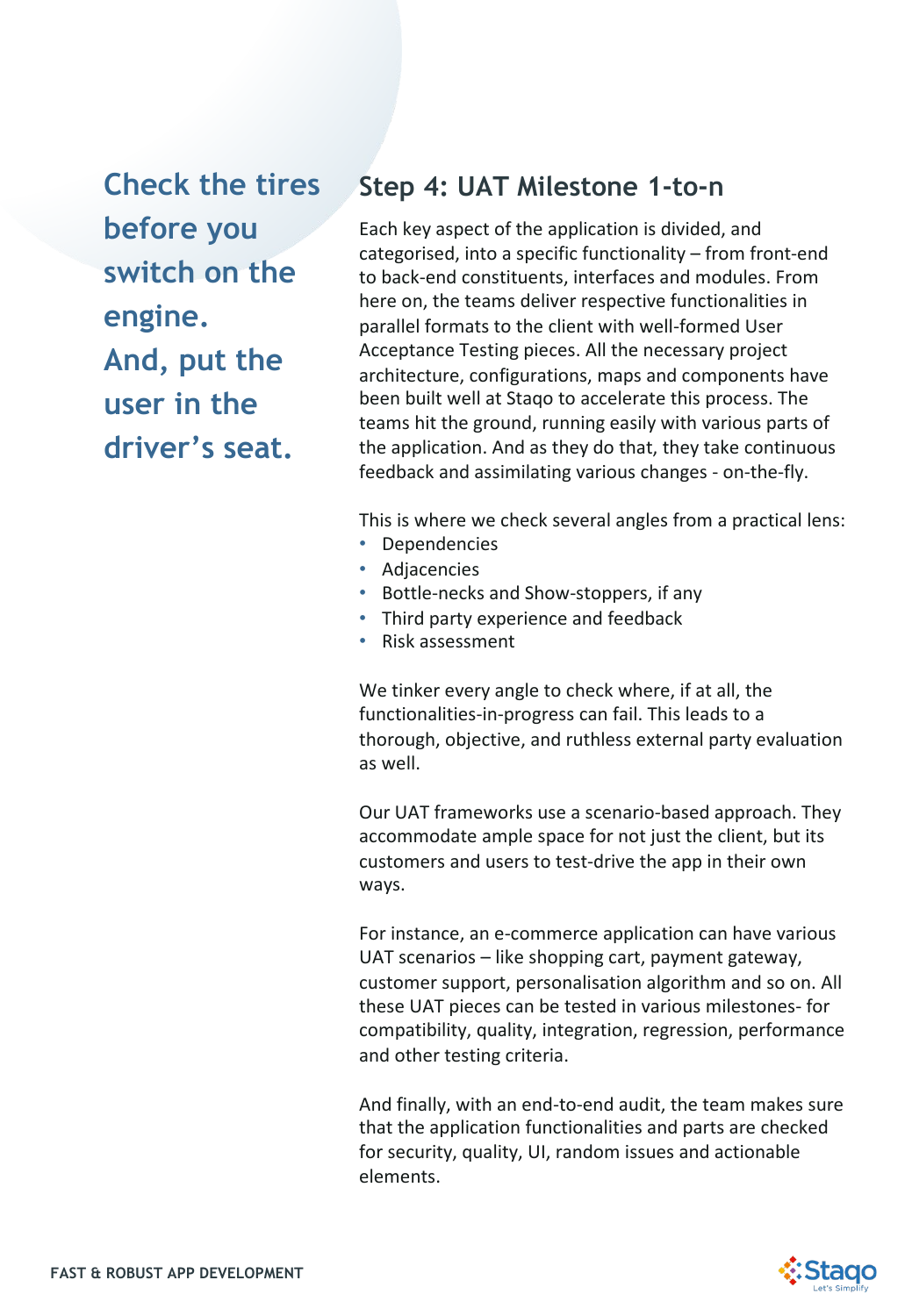**The wearer best knows where the shoe pinches — no shoe-horning with our apps!**

#### **Step 5: Final UAT & Completion**

Based on these audit-based changes, testing and quality aspects – the teams keep shaping the application into a final version – ready for deployment. As the application gets into gear to this last mile; it has evolved, changed, been sharpened and got oriented well to the actual user needs and nuances – thanks to the incremental and parallel model adopted so far. By this time, based on user acceptance feedback and tests, it has ticked all the requisite boxes without wasting an extra day or buck. It's the Go-Live moment!



To capture what we do in development vernacular, we release software fast – we don't wait for production, we create a working software. We roll out the code as it pops up and get rapid feedback. This helps us to capture insights, mistakes and gaps collaboratively with the client. Staqo does all this with fluid and collaborative teams across all stakeholders, all departments from coders to testers and all the way to the users – through weekly scrums. This helps us to reduce dependencies, but makes room for cross-pollination. We also deeply embrace new models like Shift-Right practices, Value Stream Management, Kanban boards, Automation, and Continuous Monitoring.

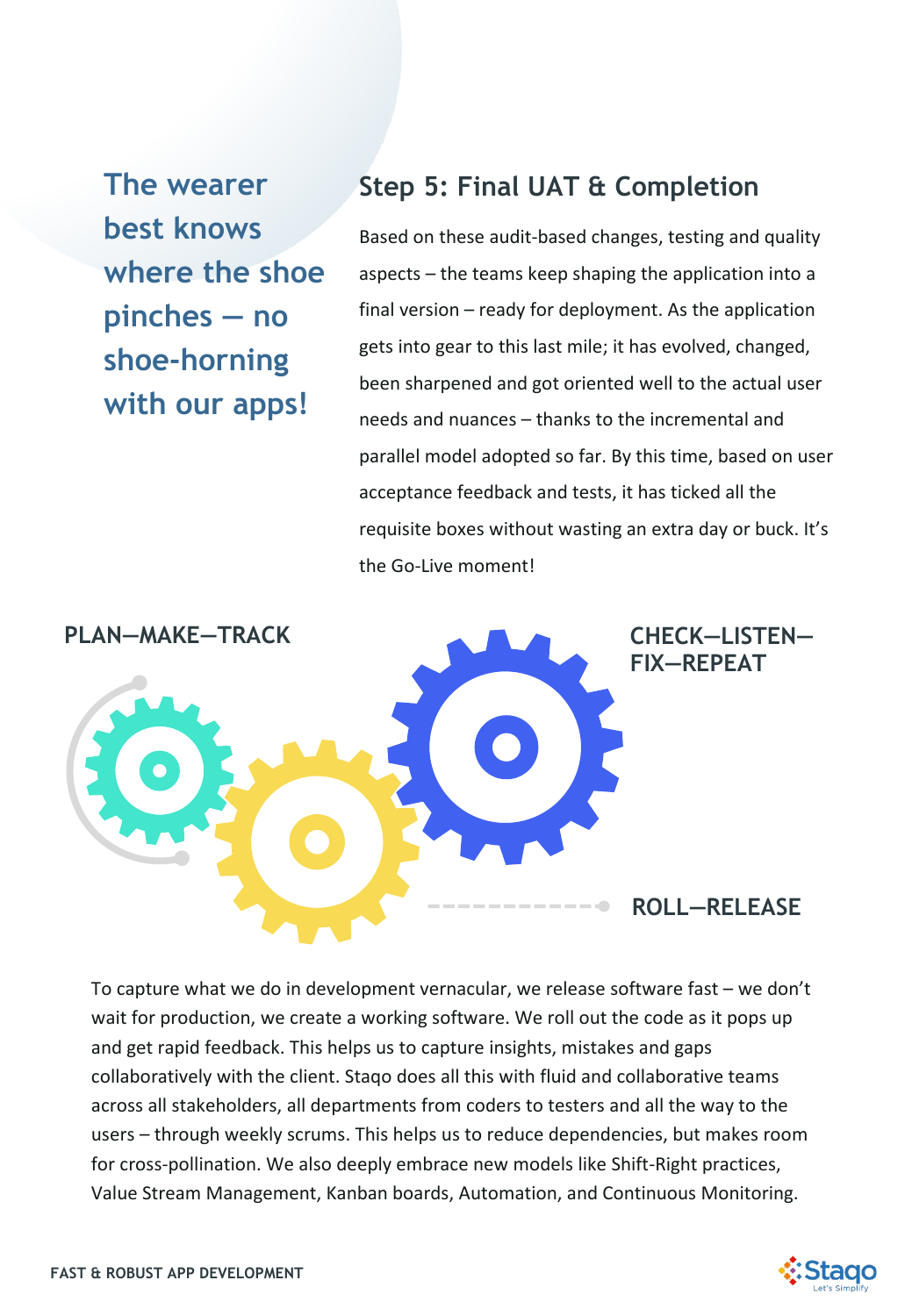**When one delivers working software, it's the software that works.**

#### **In Conclusion**

Today, organisations have to respond to market needs faster than ever. They have to be nimble enough to change their products as they strive to satisfy their customers and stakeholders without downtime. So, understandably, they cannot afford to be trapped in boxes and layover time. Using an agile model enables users to get some of the business benefits of the new software quickly- before the competition does so. In doing so, it also arms the IT team to get rapid feedback on the software's scope and direction, and get it closer to elevating a user's outcomes. This is important to reckon because even the mostarticulate users may fail to fully express what features they want, and it's only when they actually get a functionality in hand that they can decide if it nails their expectations. That makes a continuous water loop much better than a frozen waterfall approach.

At Staqo, the applications are not built like a relay-race. We prefer an extremely fast and goal-oriented football. We keep the ball moving. And we get you the goal.

With Staqo, you can experience this new world of fastfooted and future-forward apps.

It's a world without waiting rooms. It's a world of fast runways. *Get on it. Today.*